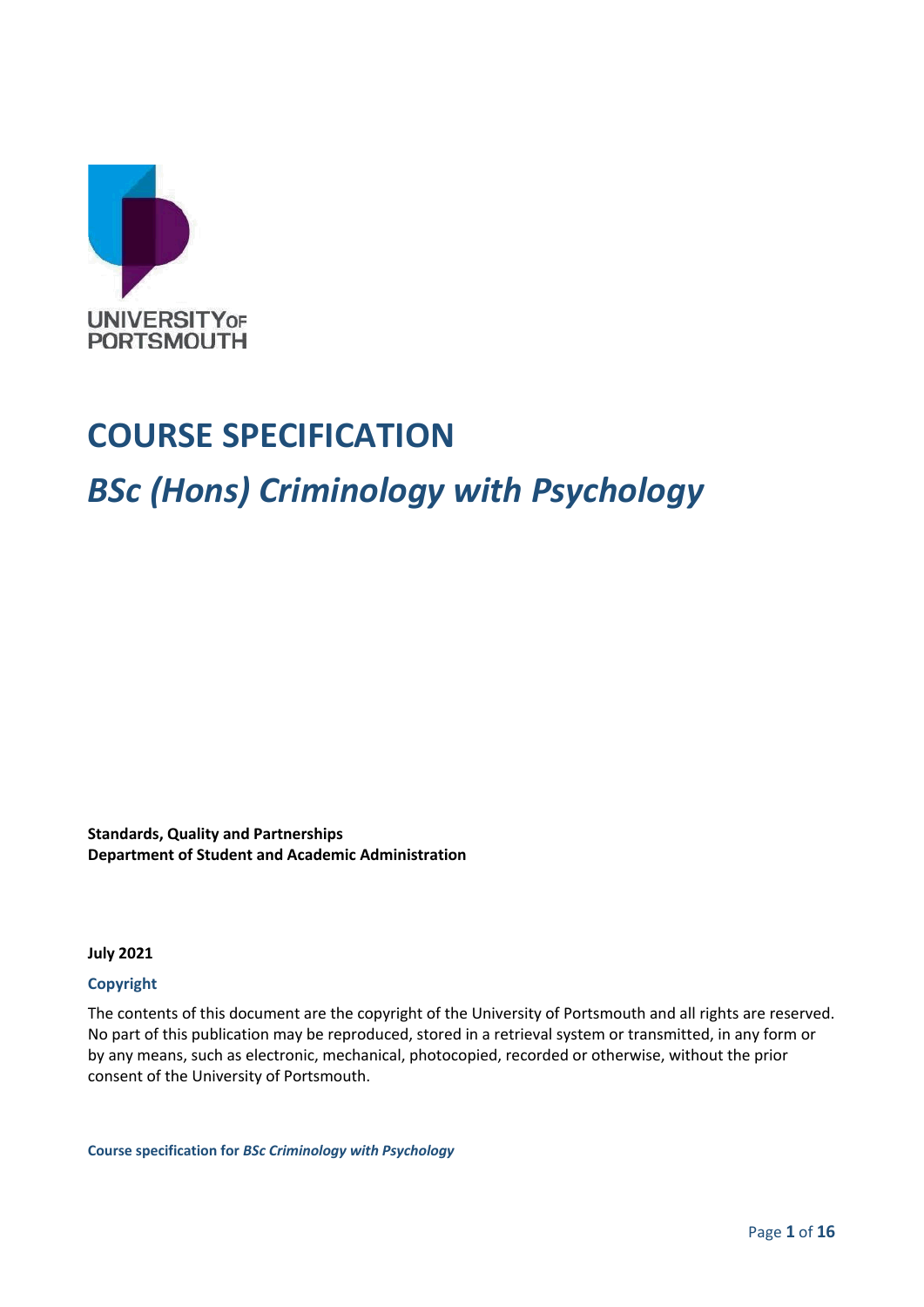## **COURSE SPECIFICATION**

| <b>Course Title</b>                                                                                  | <b>Criminology with Psychology</b>                                                                                                                                                                        |
|------------------------------------------------------------------------------------------------------|-----------------------------------------------------------------------------------------------------------------------------------------------------------------------------------------------------------|
| <b>Final Award</b>                                                                                   | BSc (Hons)                                                                                                                                                                                                |
| Exit Awards                                                                                          | Certificate in Higher Education, Diploma in Higher<br>Education.                                                                                                                                          |
| Course Code / UCAS code (if applicable)                                                              | C2181S / U2181PYC                                                                                                                                                                                         |
| Mode of study                                                                                        | Full time                                                                                                                                                                                                 |
| Mode of delivery                                                                                     | Campus                                                                                                                                                                                                    |
| Normal length of course                                                                              | 3 years or 4 years with optional placement                                                                                                                                                                |
| Cohort(s) to which this course specification<br>applies                                              | October 2020 intake onwards                                                                                                                                                                               |
| <b>Awarding Body</b>                                                                                 | University of Portsmouth                                                                                                                                                                                  |
| <b>Teaching Institution</b>                                                                          | University of Portsmouth                                                                                                                                                                                  |
| Faculty                                                                                              | <b>Faculty of Humanities and Social Sciences</b>                                                                                                                                                          |
| School/Department/Subject Group                                                                      | School of Criminology and Criminal Justice (SCCJ)                                                                                                                                                         |
| School/Department/Subject Group webpage                                                              | https://www.port.ac.uk/about-us/structure-and-<br>governance/organisational-structure/our-academic-<br>structure/faculty-of-humanities-and-social-<br>sciences/school-of-criminology-and-criminal-justice |
| Course webpage including entry criteria                                                              | https://www.port.ac.uk/study/courses/bsc-hons-<br>criminology-with-psychology                                                                                                                             |
| Professional and/or Statutory Regulatory<br><b>Body accreditations</b>                               | N/A                                                                                                                                                                                                       |
| <b>Quality Assurance Agency Framework for</b><br><b>Higher Education Qualifications (FHEQ) Level</b> | Level 6                                                                                                                                                                                                   |

This course specification provides a summary of the main features of the course, identifies the aims and learning outcomes of the course, the teaching, learning and assessment methods used by teaching staff, and the reference points used to inform the curriculum.

This information is therefore useful to potential students to help them choose the right course of study, to current students on the course and to staff teaching and administering the course.

Further detailed information on the individual modules within the course may be found in the relevant module descriptors and the Course Handbook provided to students on enrolment.

Please refer to the [Course and Module Catalogue](https://course-module-catalog.port.ac.uk/#/welcome) for further information on the course structure and modules.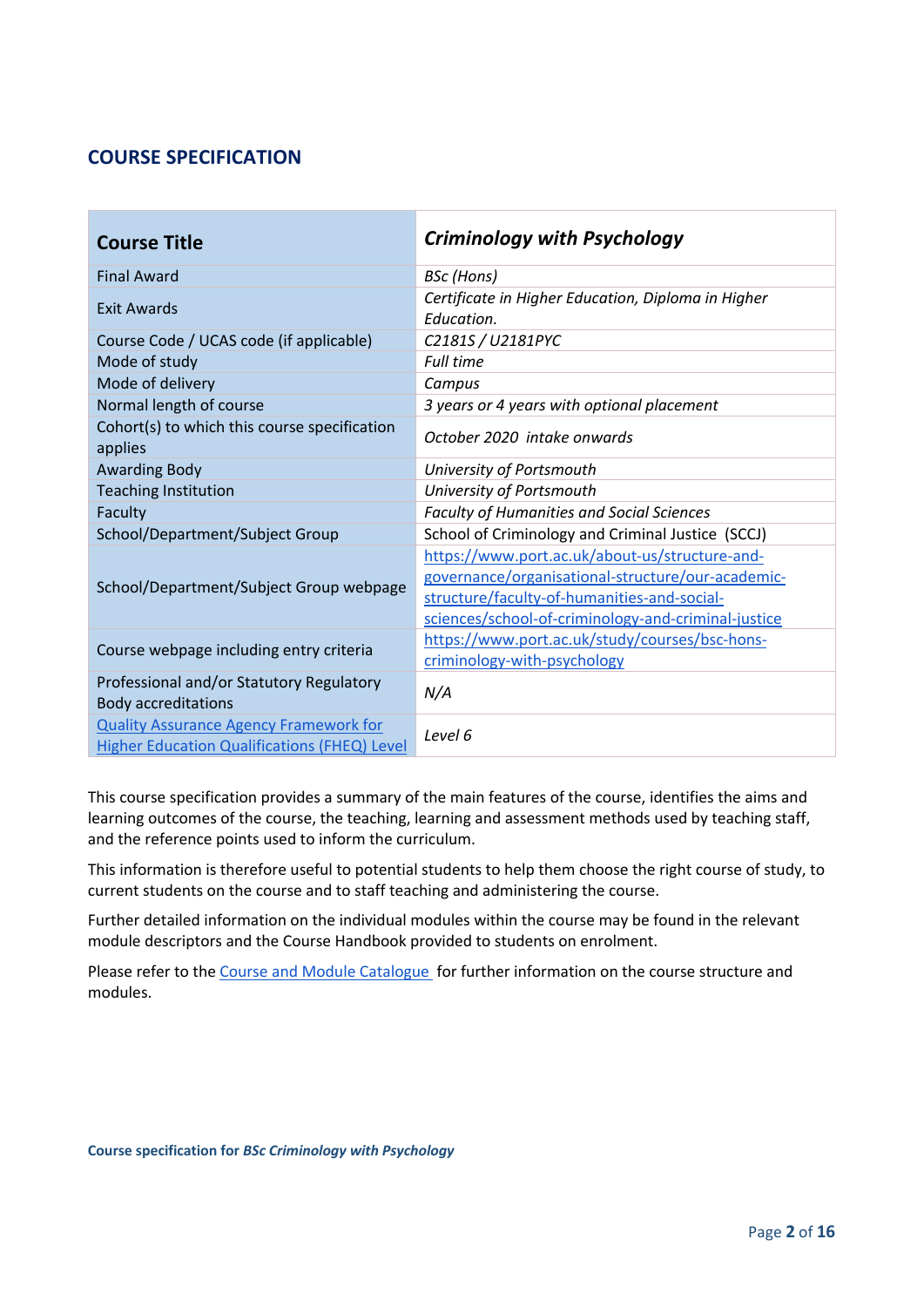## **Educational aims of the course**

The Criminology with Psychology degree aims to:

● *To provide a challenging and stimulating study environment, based upon quality learning and teaching practices.*

● *To provide a framework allowing students to follow a flexible and coherent programme of study.*

● *To enable students to study two academic disciplines and develop specialist interests and knowledge in the two subject areas.*

● *To enable students to exercise choice in their studies, drawing upon the expert knowledge and research of academics teaching in the departments, following a Major/Minor or Joint Honours Programme.*

● *To provide an opportunity for students to create and understand links between the two different subject areas.*

● *To provide students with the opportunity to develop key academic skills, enabling critical thinking and the ability to undertake independent research.*

● *To provide students with the knowledge, experience and employability skills required to maximise career and postgraduate study opportunities*

● *To provide a broad education presenting multiple perspectives on both subject areas, acknowledging issues relating to diversity, social justice and human rights.*

● *To foster knowledge of a multi-disciplinary context and critical engagement with its subject areas*

● *To provide an understanding of the role of empirical research in challenging existing theories and creating new theories.*

## **Course Learning Outcomes and Learning, Teaching and Assessment Strategies**

The [Quality Assurance Agency for Higher Education \(QAA\)](http://www.qaa.ac.uk/en) sets out a national framework of qualification levels, and the associated standards of achievement are found in their [Framework for Higher Education](https://www.qaa.ac.uk/docs/qaa/quality-code/qualifications-frameworks.pdf)  [Qualifications](https://www.qaa.ac.uk/docs/qaa/quality-code/qualifications-frameworks.pdf) document.

The Course Learning Outcomes for this course are outlined in the tables below.

#### **A. Knowledge and understanding of:**

| LO<br>number   | <b>Learning outcome</b>                                                                                                                       | <b>Learning and</b><br><b>Teaching</b><br>methods                                                                                                                                 | <b>Assessment</b><br>methods                                                                                                                   |
|----------------|-----------------------------------------------------------------------------------------------------------------------------------------------|-----------------------------------------------------------------------------------------------------------------------------------------------------------------------------------|------------------------------------------------------------------------------------------------------------------------------------------------|
| A <sub>1</sub> | Core aspects of criminological theory and criminal<br>justice processes, including a range of contributing 'sub'<br>disciplines               | Lectures,<br>seminars, group<br>work,<br>workshops, use<br>of reading lists,<br>Moodle sites,<br>supervision,<br>presentations,<br>study abroad<br>and placement<br>opportunities | Essays, reports,<br>portfolios,<br>presentations,<br>dissertation/major<br>project, seminar<br>preparation and<br>engagement,<br>poster design |
| A <sub>2</sub> | Specialist areas of criminology and criminal justice,<br>some at the cutting edge of criminological research and<br>social policy development | Lectures,<br>seminars, group<br>work,                                                                                                                                             | Essays, reports,<br>portfolios,<br>presentations,                                                                                              |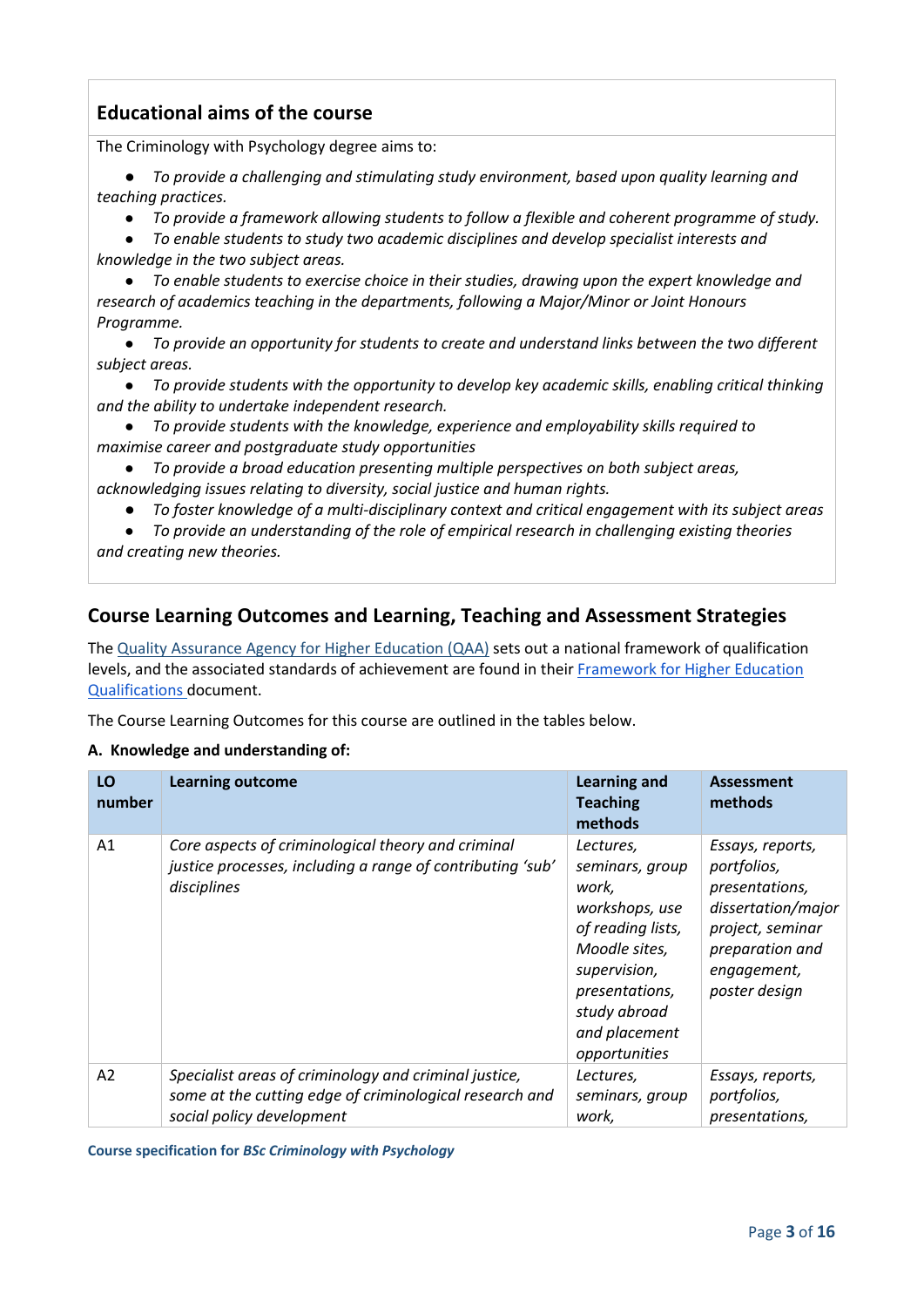|    |                                                                                                                                                                                                                                                                           | workshops, use<br>of reading lists,<br>Moodle sites,<br>supervision,<br>presentations,<br>study abroad<br>and placement<br>opportunities                                                                                                                                                                                                    | dissertation/major<br>project, seminar<br>preparation and<br>engagement,<br>poster design                                                                                                                                                                                                                                                               |
|----|---------------------------------------------------------------------------------------------------------------------------------------------------------------------------------------------------------------------------------------------------------------------------|---------------------------------------------------------------------------------------------------------------------------------------------------------------------------------------------------------------------------------------------------------------------------------------------------------------------------------------------|---------------------------------------------------------------------------------------------------------------------------------------------------------------------------------------------------------------------------------------------------------------------------------------------------------------------------------------------------------|
| A3 | A range of criminological research paradigms and<br>methods                                                                                                                                                                                                               | Lectures,<br>seminars, group<br>work,<br>workshops, use<br>of reading lists,<br>Moodle sites,<br>supervision,<br>presentations,<br>study abroad<br>and placement<br>opportunities.<br>Particularly<br>research<br>methods<br>modules focus<br>on explaining<br>and training<br>students<br>regarding<br>various<br>paradigms and<br>methods | Essays, reports,<br>portfolios,<br>presentations,<br>dissertation/major<br>project, seminar<br>preparation and<br>engagement,<br>poster design.<br>Throughout their<br>study for the<br>above artefacts<br>students will have<br>to engage and<br>integrate research<br>paradigms and<br>methods as part<br>of their<br>understanding of<br>the sources |
| A4 | The inherent variability of crime causation explanations<br>and the way in which the State and non-State agencies<br>respond to crime, including theories of punishment and<br>the subsequent<br>punitive and rehabilitative approaches to sentencing<br>those who offend | Lectures,<br>seminars, group<br>work,<br>workshops, use<br>of reading lists,<br>Moodle sites,<br>supervision,<br>presentations,<br>study abroad<br>and placement<br>opportunities.<br>Students take a<br>variety of<br>modules on all<br>levels engaging<br>with these topics<br>from different<br>perspectives and<br>are encouraged       | Essays, reports,<br>portfolios,<br>presentations,<br>dissertation/major<br>project, seminar<br>preparation and<br>engagement,<br>poster design.<br><b>Multiple</b><br>assessments from<br>relevant modules<br>require students<br>to engage with<br>these topics in<br>varying ways                                                                     |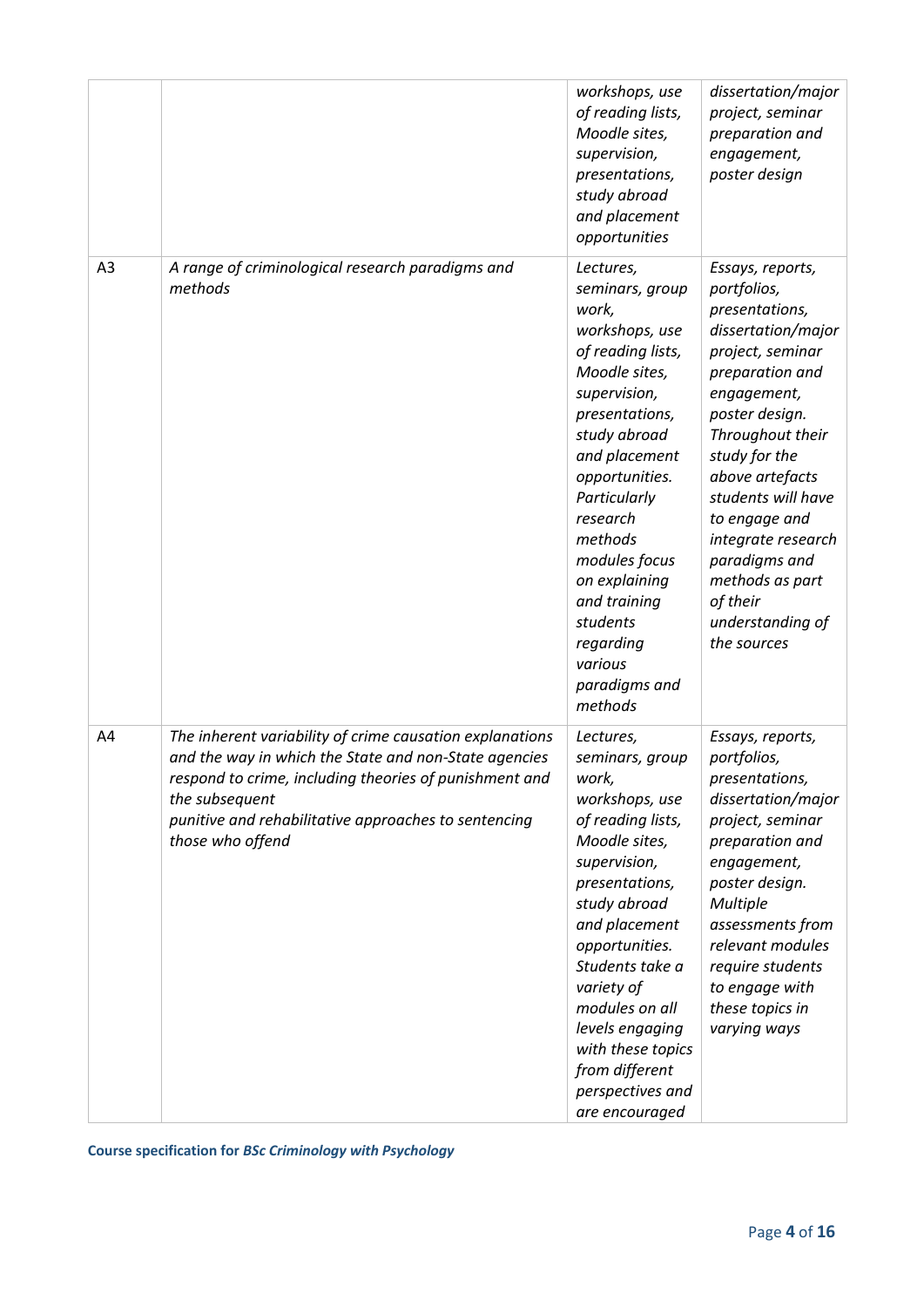|                |                                                                                                                                                                  | to engage with<br>different sources<br>found on<br>Moodle in order<br>to acquire more<br>in-depth<br>awareness and<br>knowledge                                                                                                                                                                                                                                                                                                    |                                                                                                                                                                                                                                                                                                                                                                                                                         |
|----------------|------------------------------------------------------------------------------------------------------------------------------------------------------------------|------------------------------------------------------------------------------------------------------------------------------------------------------------------------------------------------------------------------------------------------------------------------------------------------------------------------------------------------------------------------------------------------------------------------------------|-------------------------------------------------------------------------------------------------------------------------------------------------------------------------------------------------------------------------------------------------------------------------------------------------------------------------------------------------------------------------------------------------------------------------|
| A <sub>5</sub> | The changing nature of the 'criminal justice state'                                                                                                              | Lectures,<br>seminars, group<br>work,<br>workshops, use<br>of reading lists,<br>Moodle sites,<br>supervision,<br>presentations,<br>study abroad<br>and placement<br>opportunities                                                                                                                                                                                                                                                  | Essays, reports,<br>portfolios,<br>presentations,<br>dissertation/major<br>project, seminar<br>preparation and<br>engagement,<br>poster design                                                                                                                                                                                                                                                                          |
| A6             | The development of academic skills, reading and<br>research, the writing of academic essays<br>and undertaking independent research, including a<br>dissertation | Lectures,<br>seminars, group<br>work,<br>workshops, use<br>of reading lists,<br>Moodle sites,<br>supervision,<br>presentations,<br>study abroad<br>and placement<br>opportunities.<br>Particularly<br>research<br>methods<br>modules train<br>students in<br>independent<br>research design<br>and conduct and<br>personal<br>supervision and<br>tutoring prepare<br>and quide them<br>towards<br>realising their<br>final project | Essays, reports,<br>portfolios,<br>presentations,<br>dissertation/major<br>project, seminar<br>preparation and<br>engagement,<br>poster design.<br>Assessment<br>becomes<br>gradually more<br>analytic and<br>evaluative,<br>leading students<br>towards<br>developing the<br>skills and<br>knowledge<br>required for<br>undertaking<br>independent<br>research and<br>writing up their<br>dissertation<br>successfully |
| A7             | Quantitative and qualitative research methods                                                                                                                    | Lectures,<br>seminars, group<br>work,<br>workshops, use                                                                                                                                                                                                                                                                                                                                                                            | Essays, reports,<br>portfolios,<br>presentations,<br>dissertation/major                                                                                                                                                                                                                                                                                                                                                 |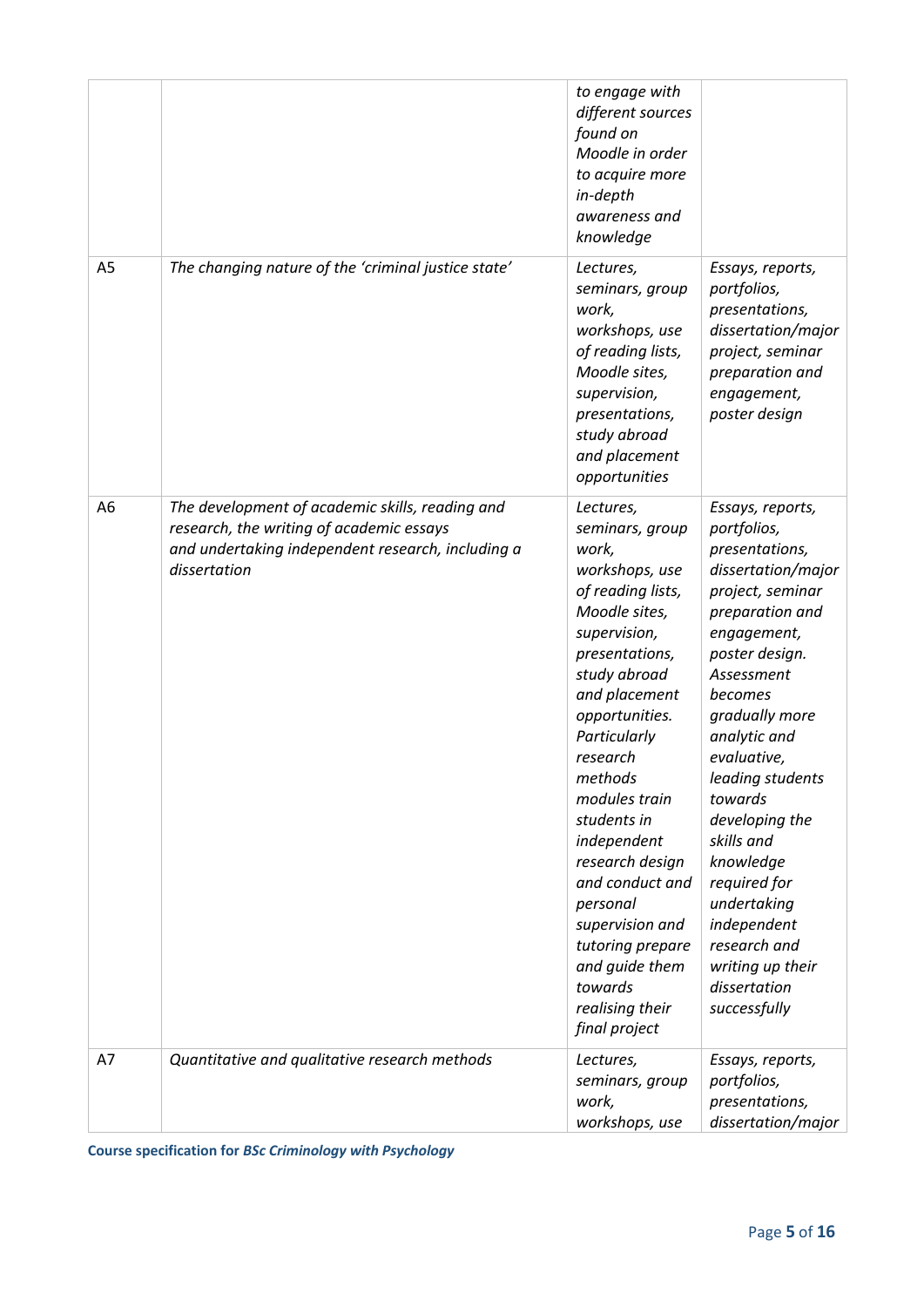|                |                                                                                                                                                                                                                                                      | of reading lists,<br>Moodle sites,<br>supervision,<br>presentations,<br>study abroad<br>and placement<br>opportunities.<br>Students receive<br>research<br>methods<br>training<br>throughout the<br>course and can<br>also seek<br>support from the<br>learning support<br>team and their<br>dissertation<br>supervisors                                                           | project, seminar<br>preparation and<br>engagement,<br>poster design                                                                                 |
|----------------|------------------------------------------------------------------------------------------------------------------------------------------------------------------------------------------------------------------------------------------------------|------------------------------------------------------------------------------------------------------------------------------------------------------------------------------------------------------------------------------------------------------------------------------------------------------------------------------------------------------------------------------------|-----------------------------------------------------------------------------------------------------------------------------------------------------|
| A8             | The relationship of social class, gender, age, race,<br>ethnicity and other salient aspects of<br>diversity which contribute to an understanding of social<br>justice in relation to crime,<br>victimisation and social responses to these phenomena | Lectures,<br>seminars, group<br>work,<br>workshops, use<br>of reading lists,<br>Moodle sites,<br>supervision,<br>presentations,<br>study abroad<br>and placement<br>opportunities.<br>Multiple<br>modules focus<br>on issues such as<br>poverty and its<br>relation to crime<br>and social<br>justice, gender<br>and crime, hate<br>crime, youth<br>offending and<br>youth justice | Essays, reports,<br>portfolios,<br>presentations,<br>dissertation/major<br>project, seminar<br>preparation and<br>engagement,<br>poster design      |
| A <sub>9</sub> | The development of communication skills to analyse,<br>question and debate key issues relating<br>to criminology and criminal justice to a range of<br>audiences, including professionals and lay people.                                            | Lectures,<br>seminars, group<br>work,<br>workshops, use<br>of reading lists,<br>Moodle sites,<br>supervision,<br>presentations,                                                                                                                                                                                                                                                    | Essays, reports,<br>portfolios,<br>presentations,<br>dissertation/major<br>project, seminar<br>preparation and<br>engagement,<br>poster design. The |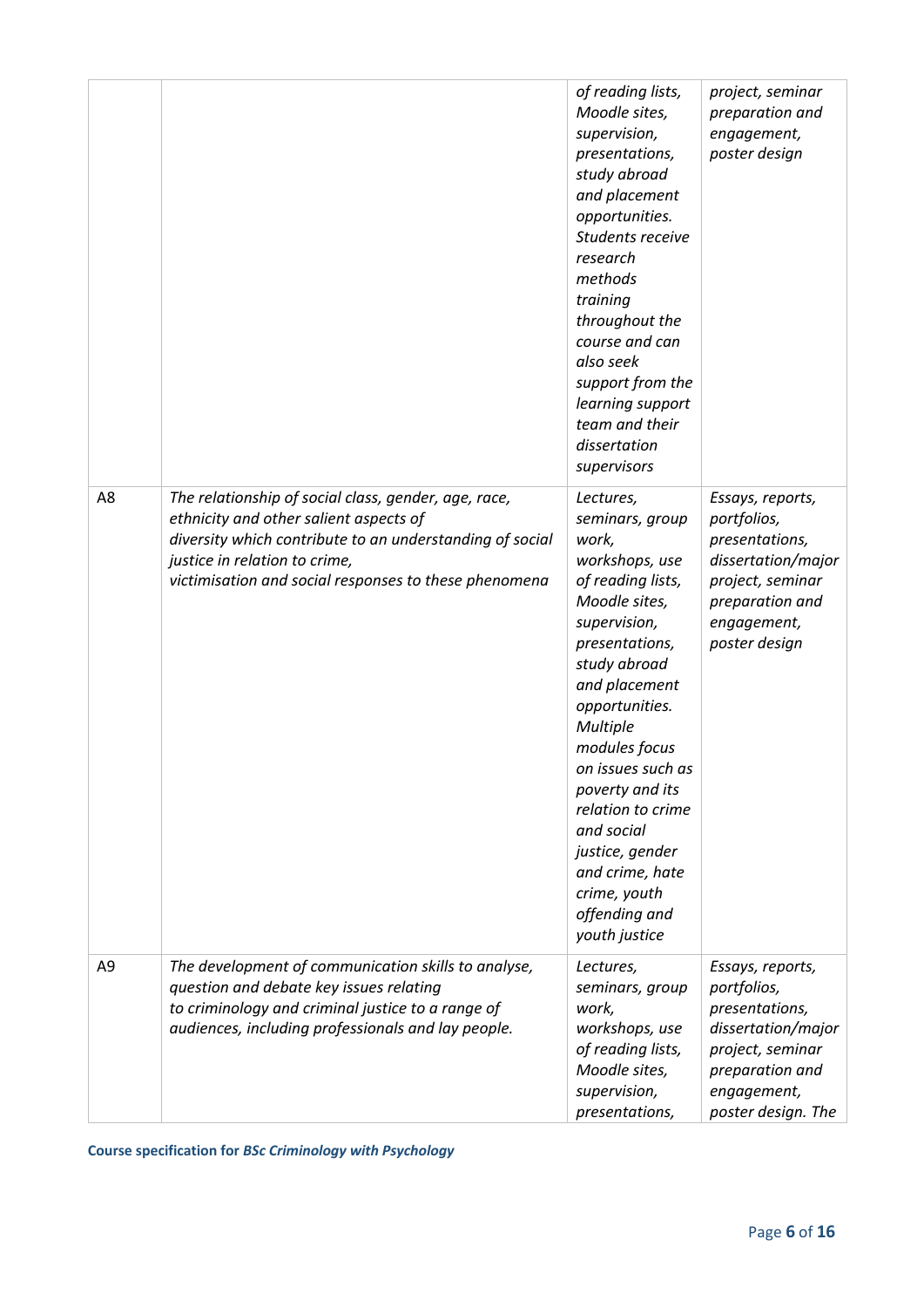|  | study abroad<br>and placement<br>opportunities.<br>Learning<br>support tutors<br>provide further<br>tailored support | variety of<br>assessment<br>guarantees that<br>students are<br>trained to<br>consider different<br>audiences |
|--|----------------------------------------------------------------------------------------------------------------------|--------------------------------------------------------------------------------------------------------------|
|--|----------------------------------------------------------------------------------------------------------------------|--------------------------------------------------------------------------------------------------------------|

## **B. Cognitive (Intellectual or Thinking) skills, able to:**

| LO<br>number | <b>Learning outcome</b>                                                           | <b>Learning and</b><br><b>Teaching</b><br>methods                                                                                                                                                                                                                                                                                                              | <b>Assessment</b><br>methods                                                                                                                                                                                                                                                              |
|--------------|-----------------------------------------------------------------------------------|----------------------------------------------------------------------------------------------------------------------------------------------------------------------------------------------------------------------------------------------------------------------------------------------------------------------------------------------------------------|-------------------------------------------------------------------------------------------------------------------------------------------------------------------------------------------------------------------------------------------------------------------------------------------|
| <b>B1</b>    | Generate and explore creative and original ideas                                  | Lectures,<br>seminars, group<br>work,<br>workshops, use<br>of reading lists,<br>Moodle sites,<br>supervision,<br>presentations,<br>study abroad<br>and placement<br>opportunities                                                                                                                                                                              | Essays, reports,<br>portfolios,<br>presentations,<br>dissertation/major<br>project, seminar<br>preparation and<br>engagement,<br>poster design.<br>Particularly for the<br>poster design and<br>their dissertation,<br>students are<br>encouraged to<br>develop their own<br>ideas.       |
| <b>B2</b>    | Apply multiple and competing perspectives to<br>criminological issues and debates | Lectures,<br>seminars, group<br>work,<br>workshops, use<br>of reading lists,<br>Moodle sites,<br>supervision,<br>presentations,<br>study abroad<br>and placement<br>opportunities.<br>The variety of<br>academic staff<br>that is involved<br>in teaching<br>coming from<br>diverse<br>disciplinary and<br>cultural<br>backgrounds<br>ensures that<br>multiple | Essays, reports,<br>portfolios,<br>presentations,<br>dissertation/major<br>project, seminar<br>preparation and<br>engagement,<br>poster design.<br><b>Especially at L5</b><br>and 6, students<br>are expected to<br>provide more in-<br>depth research<br>and analyse<br>relevant debates |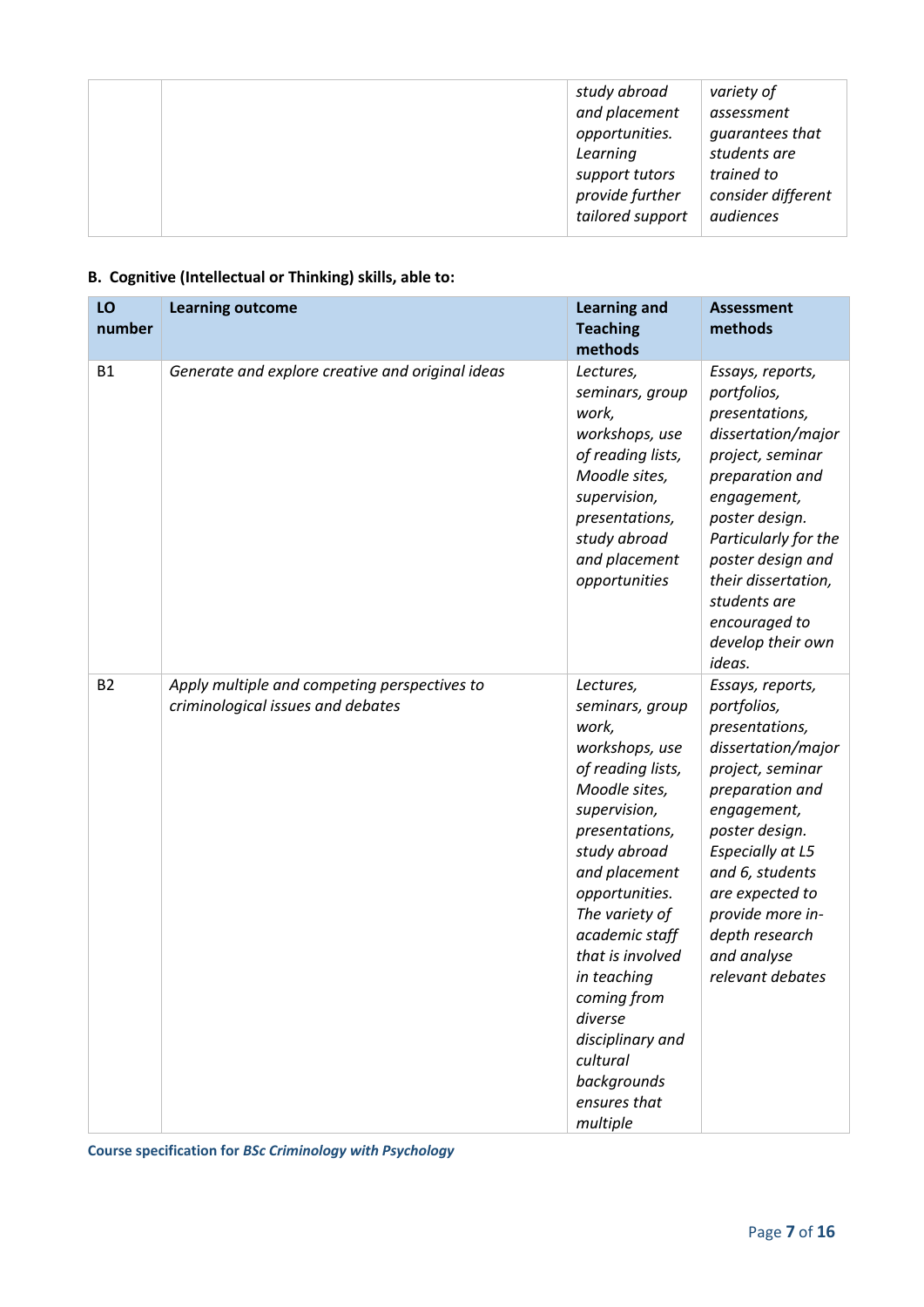|                |                                                                                                                                                 | perspectives are<br>communicated<br>to students. A<br>variety of<br>readings in the<br>reading list also<br>guarantees that<br>students are<br>able to engage<br>with a variety of<br>views                                                                                                                                                                                                                                                                                               |                                                                                                                                                                                                                                                                                                                                                         |
|----------------|-------------------------------------------------------------------------------------------------------------------------------------------------|-------------------------------------------------------------------------------------------------------------------------------------------------------------------------------------------------------------------------------------------------------------------------------------------------------------------------------------------------------------------------------------------------------------------------------------------------------------------------------------------|---------------------------------------------------------------------------------------------------------------------------------------------------------------------------------------------------------------------------------------------------------------------------------------------------------------------------------------------------------|
| B <sub>3</sub> | Gather, retrieve and synthesise information from a<br>range of sources, recognising the validity<br>and reliability of some sources over others | Lectures,<br>seminars, group<br>work,<br>workshops, use<br>of reading lists,<br>Moodle sites,<br>supervision,<br>presentations,<br>study abroad<br>and placement<br>opportunities.<br>Students are<br>encouraged to<br>engage in<br>teaching and<br>prepare for the<br>seminar<br>discussions that<br>aim to further<br>consolidate their<br>knowledge.<br>Students are<br>also advised on<br>appropriate<br>sources to use<br>and those that<br>should be<br>avoided as less<br>reliable | Essays, reports,<br>portfolios,<br>presentations,<br>dissertation/major<br>project, seminar<br>preparation and<br>engagement,<br>poster design. The<br>requirement for<br>citations and<br>referencing in the<br>vast majority of<br>assessment and<br>relevant feedback,<br>further educate<br>students in the use<br>of reliable and<br>valid sources |
| <b>B4</b>      | Think analytically and critically about the multi-<br>disciplinary nature of criminological publications                                        | Lectures,<br>seminars, group<br>work,<br>workshops, use<br>of reading lists,<br>Moodle sites,<br>supervision,<br>presentations,<br>study abroad<br>and placement                                                                                                                                                                                                                                                                                                                          | Essays, reports,<br>portfolios,<br>presentations,<br>dissertation/major<br>project, seminar<br>preparation and<br>engagement,<br>poster design.<br>Students at L5 and<br>mainly L6 are                                                                                                                                                                  |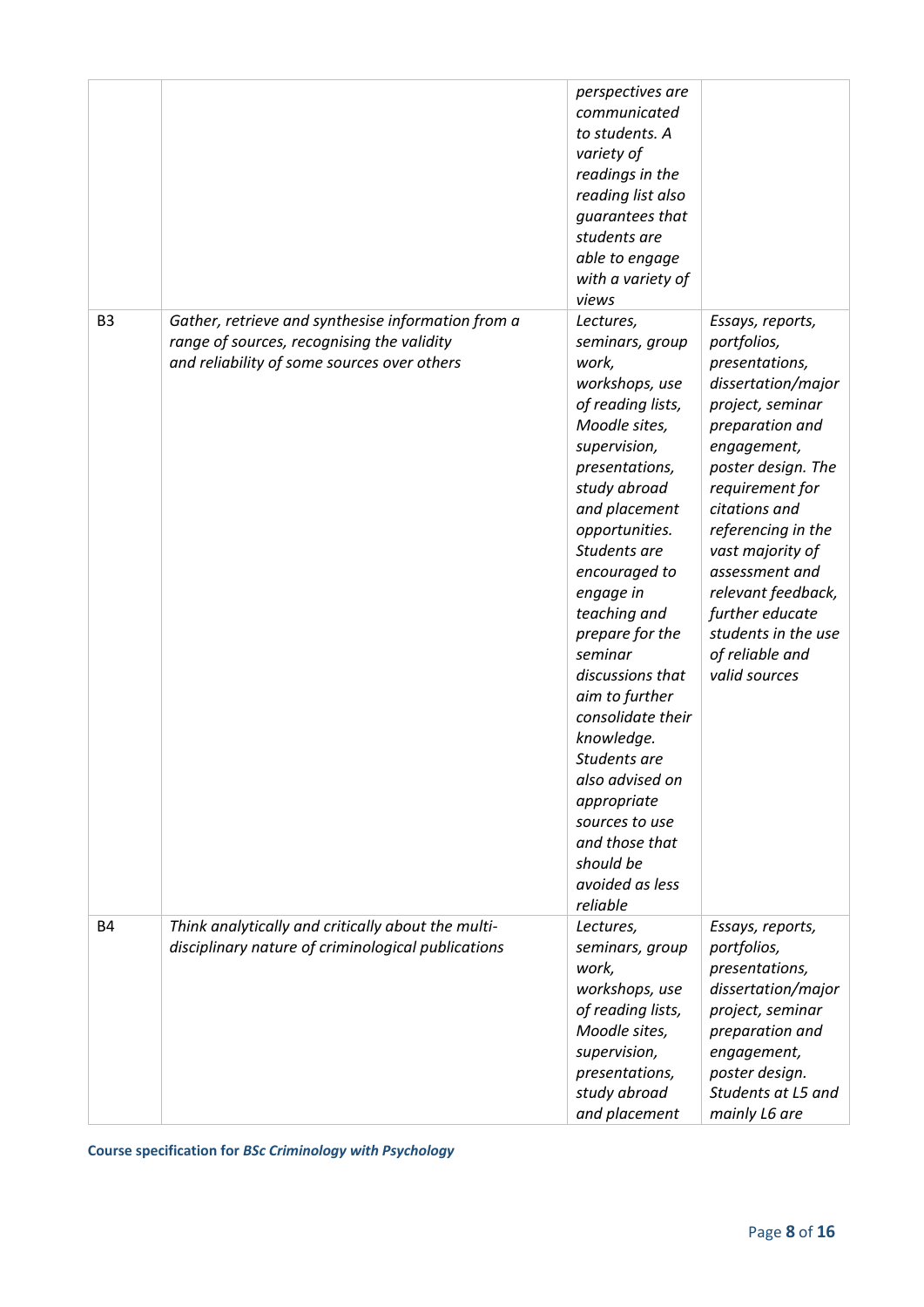|           |                                                                                                                                  | opportunities.<br>Students are<br>encouraged to<br>interact with a<br>variety of<br>sources online<br>as part of their<br>resources and<br>discuss these<br>sources in<br>seminars for<br>example                                                                                                                                                                                                              | expected to<br>critically engage<br>with the various<br>sources provided<br>and discovered<br>and find the<br>appropriate, good<br>quality sources<br>that are relevant<br>and can best<br>support their<br>assessment<br>responses |
|-----------|----------------------------------------------------------------------------------------------------------------------------------|----------------------------------------------------------------------------------------------------------------------------------------------------------------------------------------------------------------------------------------------------------------------------------------------------------------------------------------------------------------------------------------------------------------|-------------------------------------------------------------------------------------------------------------------------------------------------------------------------------------------------------------------------------------|
| <b>B5</b> | Select appropriate theories in developing research<br>methodologies to support projects,<br>dissertations and other written work | Lectures,<br>seminars, group<br>work,<br>workshops, use<br>of reading lists,<br>Moodle sites,<br>supervision,<br>presentations,<br>study abroad<br>and placement<br>opportunities.<br>Throughout<br>their various<br>learning<br>experiences,<br>students are<br>familiarised with<br>different<br>methods and<br>theories and are<br>advised to<br>consider those<br>for their written<br>work<br>accordingly | Dissertation/major<br>project, poster<br>design. For these<br>assessments<br>students are<br>expected to<br>consider their<br>research topic and<br>develop relevant<br>research method<br>suggestions and<br>processes             |
| <b>B6</b> | Evaluate evidence from a range of sources and make<br>informed judgements                                                        | Lectures,<br>seminars, group<br>work,<br>workshops, use<br>of reading lists,<br>Moodle sites,<br>supervision,<br>presentations,<br>study abroad<br>and placement<br>opportunities.<br>The variety of                                                                                                                                                                                                           | Essays, reports,<br>portfolios,<br>presentations,<br>dissertation/major<br>project, seminar<br>preparation and<br>engagement,<br>poster design.<br><b>Evaluation and</b><br>informed analysis<br>is expected of<br>most assessments |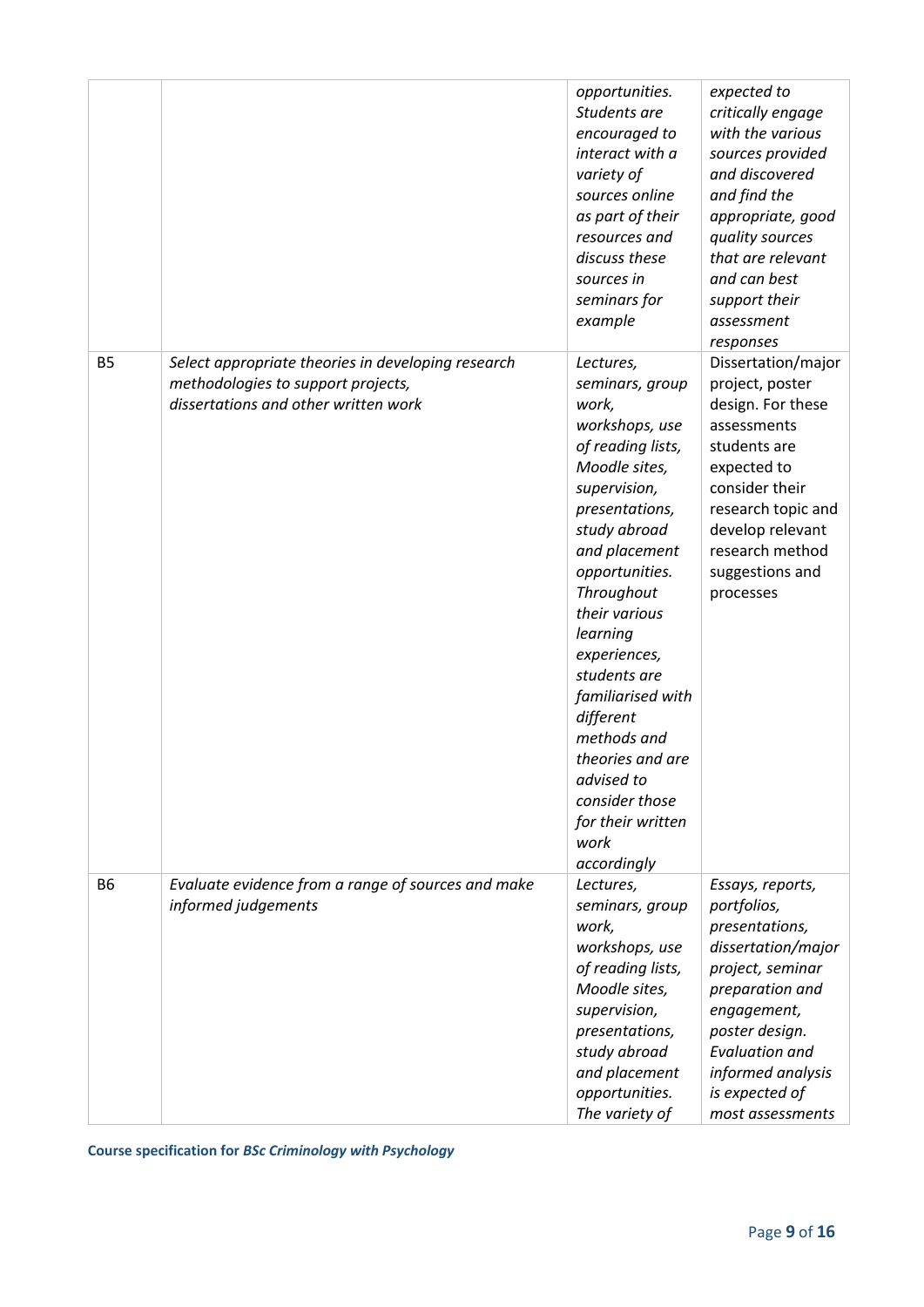|                |                                                                                                                        | learning<br>opportunities<br>and teaching<br>staff brings<br>students in<br>contact with a<br>range of sources<br>and they are<br>expected to<br>make informed<br>decisions in<br>evaluating the<br>evidence offered<br>by their tutors<br>and reading list<br>sources                                                                                                                | where students<br>engage with a<br>variety of<br>academic and<br>non-academic<br>sources and collect<br>data themselves<br>or as part of<br>ongoing projects                                                                                              |
|----------------|------------------------------------------------------------------------------------------------------------------------|---------------------------------------------------------------------------------------------------------------------------------------------------------------------------------------------------------------------------------------------------------------------------------------------------------------------------------------------------------------------------------------|-----------------------------------------------------------------------------------------------------------------------------------------------------------------------------------------------------------------------------------------------------------|
| <b>B7</b>      | Develop and sustain reasoned arguments to a range of<br>audiences                                                      | Lectures,<br>seminars, group<br>work,<br>workshops, use<br>of reading lists,<br>Moodle sites,<br>supervision,<br>presentations,<br>study abroad<br>and placement<br>opportunities.<br>Students are<br>trained in the<br>development of<br>different<br>formats of<br>communication,<br>from essays and<br>professional<br>reports, to court<br>reports and<br>poster<br>presentations | Essays, reports,<br>portfolios,<br>presentations,<br>dissertation/major<br>project, seminar<br>preparation and<br>engagement,<br>poster design. The<br>variety of<br>assessment<br>ensures that<br>students have to<br>consider a variety<br>of audiences |
| B <sub>8</sub> | Identify and focus on topical and pertinent issues,<br>placing debates in their wider social and<br>political contexts | Lectures,<br>seminars, group<br>work,<br>workshops, use<br>of reading lists,<br>Moodle sites,<br>supervision,<br>presentations,<br>study abroad<br>and placement<br>opportunities.                                                                                                                                                                                                    | Essays, reports,<br>portfolios,<br>presentations,<br>dissertation/major<br>project, seminar<br>preparation and<br>engagement,<br>poster design-<br>expected to use<br>relevant, up to<br>date sources and                                                 |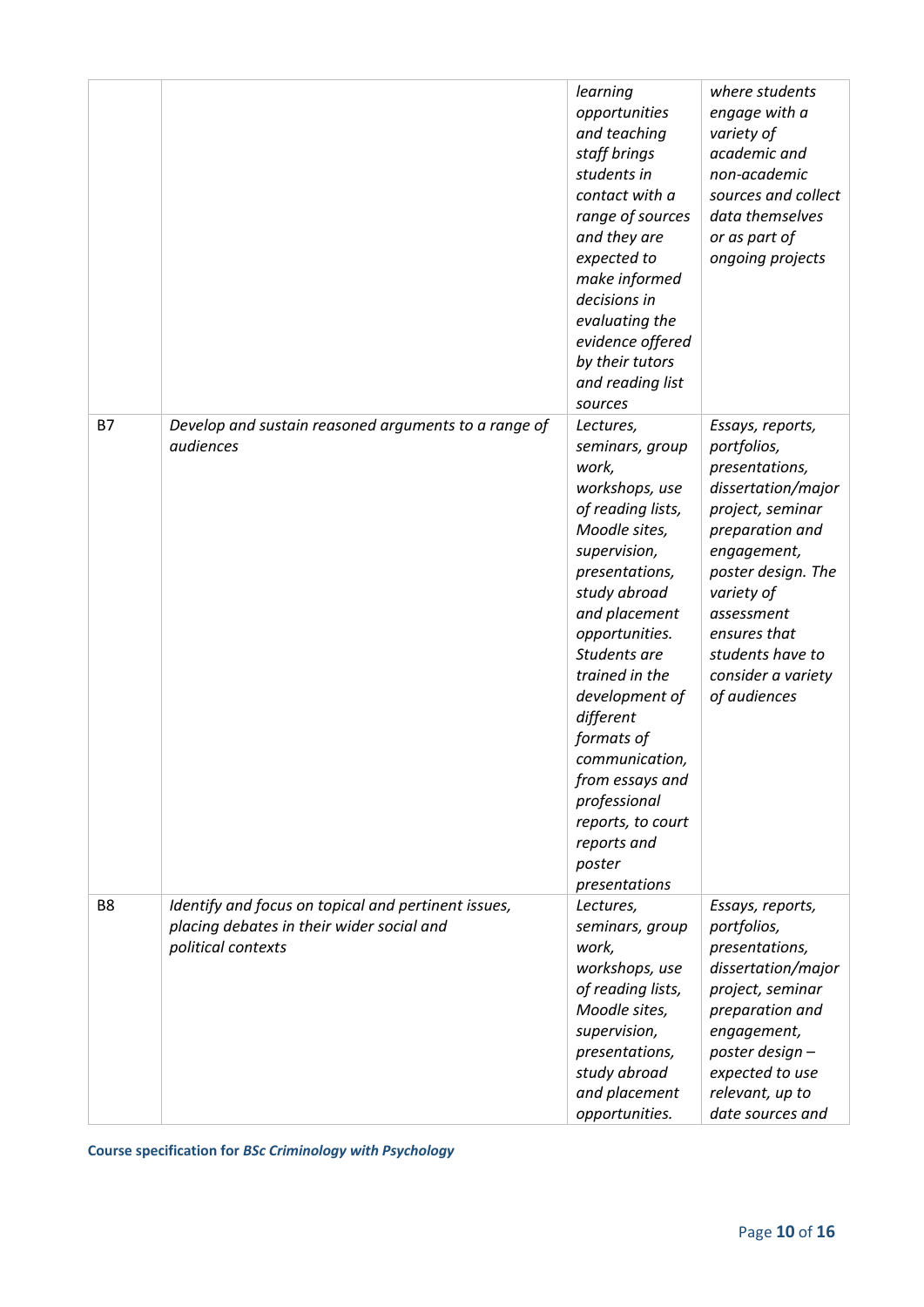|                |                                                       | Teaching is<br>informed by the<br>most topical and<br>recent debates<br>and is constantly<br>updated along<br>with the<br>relevant reading<br>list in order to<br>ensure the<br>students are<br>kept up to date.<br>Placement<br>opportunities<br>are also ideal for<br>familiarising<br>students with<br>such topics | analytic/critical<br>thinking,<br>especially during<br>their final year |
|----------------|-------------------------------------------------------|-----------------------------------------------------------------------------------------------------------------------------------------------------------------------------------------------------------------------------------------------------------------------------------------------------------------------|-------------------------------------------------------------------------|
| B <sub>9</sub> | Use evidence-based reasoning to reflect on practical, | Lectures,                                                                                                                                                                                                                                                                                                             | Essays, reports,                                                        |
|                | theoretical and ethical issues involved               | seminars, group                                                                                                                                                                                                                                                                                                       | portfolios,                                                             |
|                | in criminology research                               | work,                                                                                                                                                                                                                                                                                                                 | presentations,                                                          |
|                |                                                       | workshops, use                                                                                                                                                                                                                                                                                                        | dissertation/major                                                      |
|                |                                                       | of reading lists,                                                                                                                                                                                                                                                                                                     | project, seminar                                                        |
|                |                                                       | Moodle sites,                                                                                                                                                                                                                                                                                                         | preparation and                                                         |
|                |                                                       | supervision,                                                                                                                                                                                                                                                                                                          | engagement,                                                             |
|                |                                                       | presentations,                                                                                                                                                                                                                                                                                                        | poster design. The                                                      |
|                |                                                       | study abroad                                                                                                                                                                                                                                                                                                          | variety of                                                              |
|                |                                                       | and placement                                                                                                                                                                                                                                                                                                         | assessment                                                              |
|                |                                                       | opportunities.                                                                                                                                                                                                                                                                                                        | methods ensures                                                         |
|                |                                                       | Teaching is                                                                                                                                                                                                                                                                                                           | that students                                                           |
|                |                                                       | informed by                                                                                                                                                                                                                                                                                                           | engage with                                                             |
|                |                                                       | academic                                                                                                                                                                                                                                                                                                              | theoretical as well                                                     |
|                |                                                       | theory, but also                                                                                                                                                                                                                                                                                                      | as practical and                                                        |
|                |                                                       | practitioner                                                                                                                                                                                                                                                                                                          | ethical                                                                 |
|                |                                                       | views from                                                                                                                                                                                                                                                                                                            | considerations                                                          |
|                |                                                       | guest lecturers.<br><b>Research Ethics</b>                                                                                                                                                                                                                                                                            | throughout their                                                        |
|                |                                                       | is also a core                                                                                                                                                                                                                                                                                                        | studies                                                                 |
|                |                                                       | part of                                                                                                                                                                                                                                                                                                               |                                                                         |
|                |                                                       |                                                                                                                                                                                                                                                                                                                       |                                                                         |
|                |                                                       | undergraduate                                                                                                                                                                                                                                                                                                         |                                                                         |
|                |                                                       | teaching                                                                                                                                                                                                                                                                                                              |                                                                         |

### **C. Practical (Professional or Subject) skills, able to:**

| LO<br>number   | <b>Learning outcome</b>                              | Learning and<br><b>Teaching</b><br>methods | Assessment<br>methods |
|----------------|------------------------------------------------------|--------------------------------------------|-----------------------|
| C <sub>1</sub> | Communicate criminological ideas in both written and | Lectures,                                  | Essays, reports,      |
|                | oral formats, including reports, portfolios and      | seminars, group                            | portfolios,           |
|                | presentations                                        | work,                                      | presentations,        |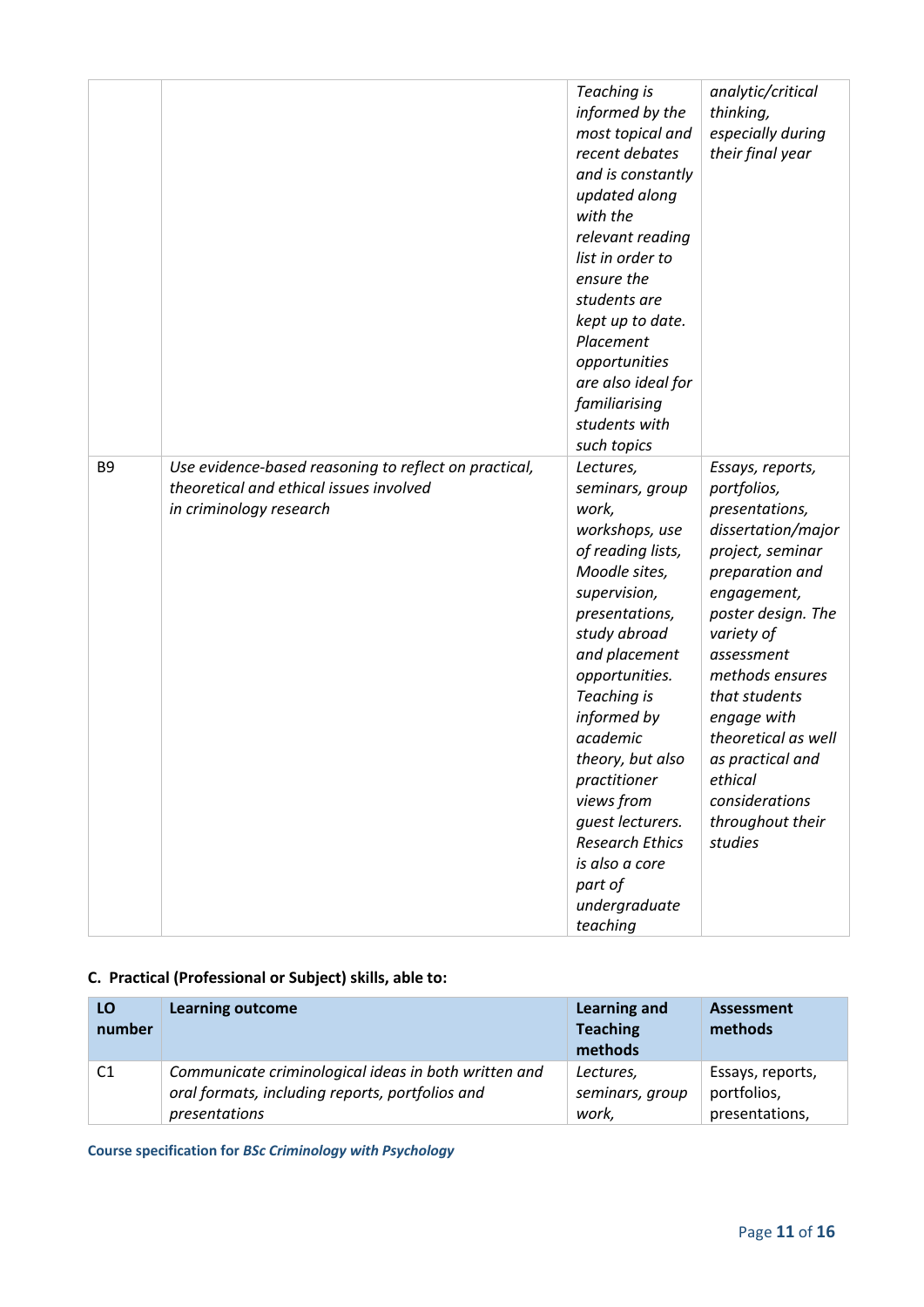|                |                                                                                             | workshops, use<br>of reading lists,<br>Moodle sites,<br>supervision,<br>presentations,<br>study abroad<br>and placement<br>opportunities.<br>Students receive<br>a variety of<br>training in<br>different types<br>of expression as<br>discussed above | dissertation/major<br>project, seminar<br>preparation and<br>engagement,<br>poster design                                                                                                                                                                                                                                                                                                                                                                                             |
|----------------|---------------------------------------------------------------------------------------------|--------------------------------------------------------------------------------------------------------------------------------------------------------------------------------------------------------------------------------------------------------|---------------------------------------------------------------------------------------------------------------------------------------------------------------------------------------------------------------------------------------------------------------------------------------------------------------------------------------------------------------------------------------------------------------------------------------------------------------------------------------|
| C <sub>2</sub> | Problem solve and develop reasoned argument                                                 | Lectures,<br>seminars, group<br>work,<br>workshops, use<br>of reading lists,<br>Moodle sites,<br>supervision,<br>presentations,<br>study abroad<br>and placement<br>opportunities                                                                      | Essays, reports,<br>portfolios,<br>presentations,<br>dissertation/major<br>project, seminar<br>preparation and<br>engagement,<br>poster design.<br>Variety of<br>assessment also<br>guarantees<br>analytical thinking<br>based on well-<br>supported<br>argumentation as<br>well as problem<br>solving due to the<br>various social<br>problems that are<br>inherent in<br>criminological<br>study and<br>research that<br>need to be<br>responded to as<br>part of the<br>assessment |
| C <sub>3</sub> | Retrieve and organise information effectively from a<br>range of reliable and valid sources | Lectures,<br>seminars, group                                                                                                                                                                                                                           | Essays, reports,<br>portfolios,                                                                                                                                                                                                                                                                                                                                                                                                                                                       |
|                |                                                                                             | work,<br>workshops, use<br>of reading lists,<br>Moodle sites,<br>supervision,<br>presentations,<br>study abroad                                                                                                                                        | presentations,<br>dissertation/major<br>project, seminar<br>preparation and<br>engagement,<br>poster design                                                                                                                                                                                                                                                                                                                                                                           |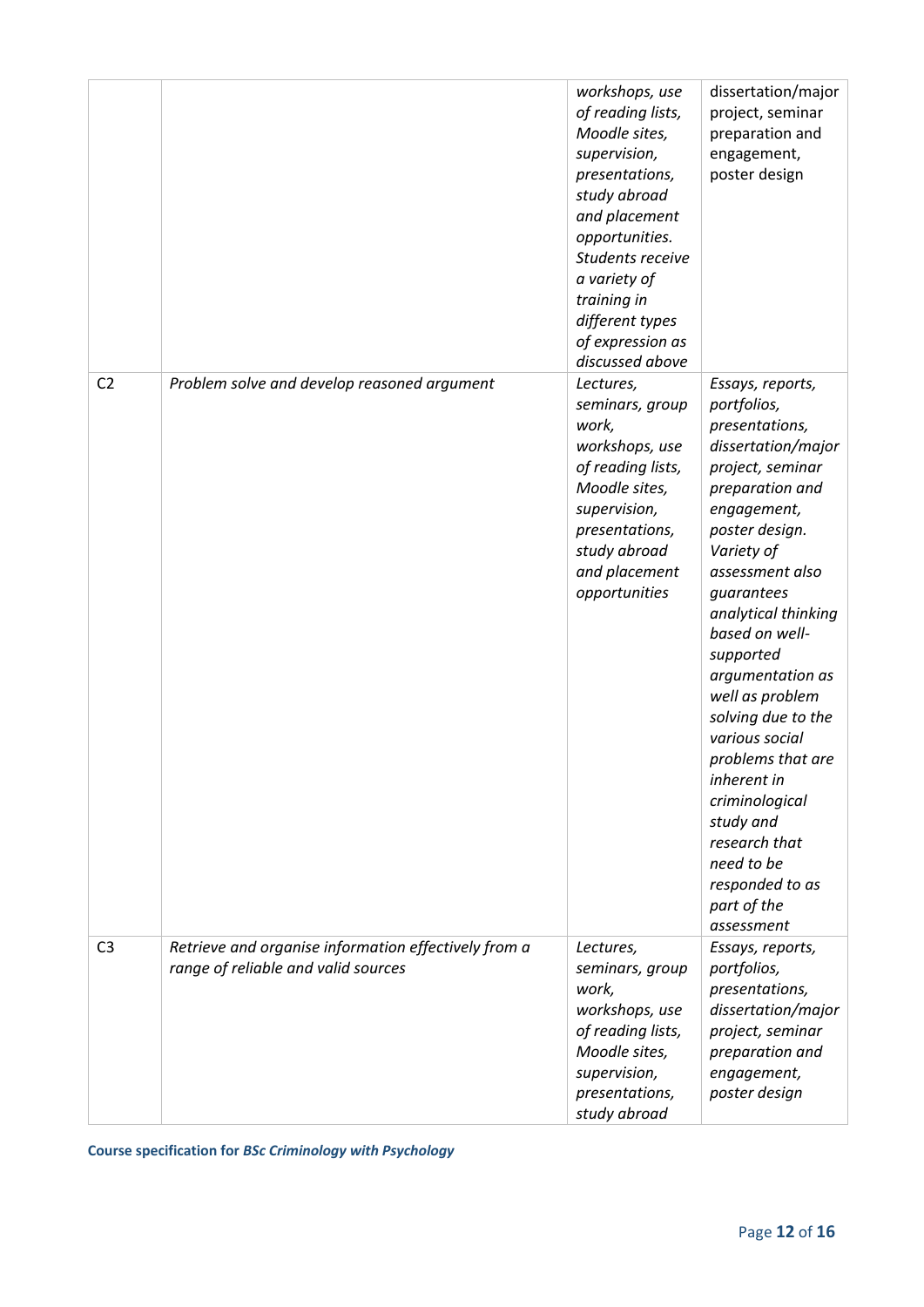|                |                                                                                           | and placement<br>opportunities                                                                                                                                                                                                                                                                                           |                                                                                                                                                                                                                                                                                                                                                                                             |
|----------------|-------------------------------------------------------------------------------------------|--------------------------------------------------------------------------------------------------------------------------------------------------------------------------------------------------------------------------------------------------------------------------------------------------------------------------|---------------------------------------------------------------------------------------------------------------------------------------------------------------------------------------------------------------------------------------------------------------------------------------------------------------------------------------------------------------------------------------------|
| C <sub>4</sub> | Work effectively under pressure and exercise effective<br>time management skills          | Seminars, group<br>work,<br>supervision,<br>presentations,<br>study abroad<br>and placement<br>opportunities.<br>Attendance and<br>preparation for<br>the sessions are<br>crucial elements<br>of the teaching<br>process and<br>students are<br>expected to<br>exercise<br>effective time<br>management in<br>this sense | Essays, reports,<br>portfolios,<br>presentations,<br>dissertation/major<br>project, seminar<br>preparation and<br>engagement,<br>poster design. The<br>system of<br>deadlines and<br>associated<br>penalties for late<br>submission<br>ensures student<br>planning of time<br>and academic<br>tasks,<br>encouraging<br>personal<br>responsibility for<br>own learning                       |
| C <sub>5</sub> | Work effectively in a team, being sensitive to<br>environmental and interpersonal aspects | Seminars, group<br>work,<br>workshops,<br>presentations,<br>study abroad<br>and placement<br>opportunities.<br>Seminar<br>teaching for<br>example often<br>involves direct<br>interaction of<br>different<br>personalities<br>and students<br>learn to find a<br>balance within<br>their group                           | Presentations,<br>photo, seminar<br>preparation and<br>engagement. A<br>variety of<br>assessment<br>involve team-work<br>thus ensuring<br>students are given<br>the opportunity to<br>work in different<br>teams and learn<br>the processes and<br>challenges this<br>entails. Formative<br>assessment also<br>involves assessing<br>personal and<br>team performance<br>for these projects |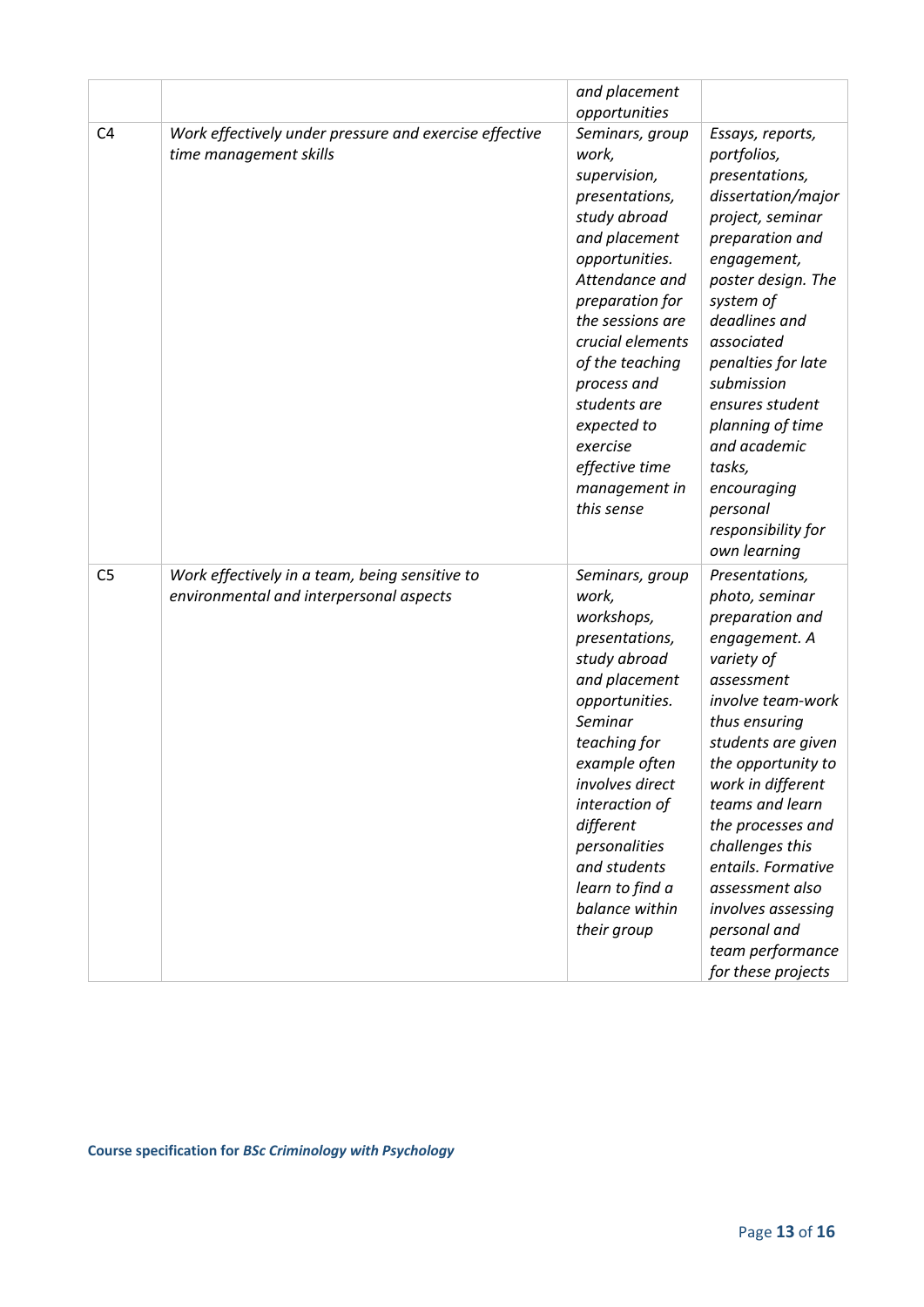|  |  |  | D. Transferable (Graduate and Employability) skills, able to: |  |
|--|--|--|---------------------------------------------------------------|--|
|--|--|--|---------------------------------------------------------------|--|

| LO<br>number   | <b>Learning outcome</b>                                                                                                                                                                                         | <b>Learning and</b><br><b>Teaching</b><br>methods                                                                                                                                                                                                                        | <b>Assessment</b><br>methods                                                                                                                                                         |
|----------------|-----------------------------------------------------------------------------------------------------------------------------------------------------------------------------------------------------------------|--------------------------------------------------------------------------------------------------------------------------------------------------------------------------------------------------------------------------------------------------------------------------|--------------------------------------------------------------------------------------------------------------------------------------------------------------------------------------|
| D <sub>1</sub> | Contribute orally to group discussions and debates<br>about a complex subject, involving the management of<br>tasks and problem solving skills                                                                  | Seminars, group<br>work, workshops                                                                                                                                                                                                                                       | Presentations,<br>seminar<br>preparation and<br>engagement                                                                                                                           |
| D <sub>2</sub> | Make a presentation focussing on a complex subject,<br>using presentational skills and different forms of media<br>to communicate and illustrate complex points                                                 | Lectures,<br>seminars, group<br>work,<br>workshops,<br>Moodle sites.<br>Students are<br>taught how to<br>develop<br>presentations of<br>different types.<br>Learning<br>support tutors<br>also provide<br>more tailored<br>help for students                             | Presentations,<br>seminar<br>preparation and<br>engagement                                                                                                                           |
| D <sub>3</sub> | Research, read and synthesise information from a range<br>of sources and documents about a complex subject,<br>making decisions regarding the reliability and validity of<br>the sources used                   | Lectures,<br>seminars, group<br>work,<br>workshops, use<br>of reading lists,<br>Moodle sites,<br>supervision,<br>placement<br>opportunities                                                                                                                              | Essays, reports,<br>portfolios,<br>presentations,<br>dissertation/major<br>project, seminar<br>preparation and<br>engagement,<br>poster design                                       |
| D <sub>4</sub> | Develop written communication skills by employing<br>different types of written documents (essays, reports,<br>articles, dissertation) to convey knowledge and<br>understanding of complex subjects and debates | Seminars, group<br>work,<br>workshops, use<br>of reading lists,<br>Moodle sites,<br>supervision,<br>placement<br>opportunities.<br>For example,<br>placement<br>opportunities<br>would train<br>students to<br>communicate in<br>a professional,<br>practice<br>oriented | Essays, reports,<br>portfolios,<br>presentations,<br>dissertation/major<br>project, poster<br>design. Variety of<br>assessment<br>guarantees<br>different<br>communication<br>skills |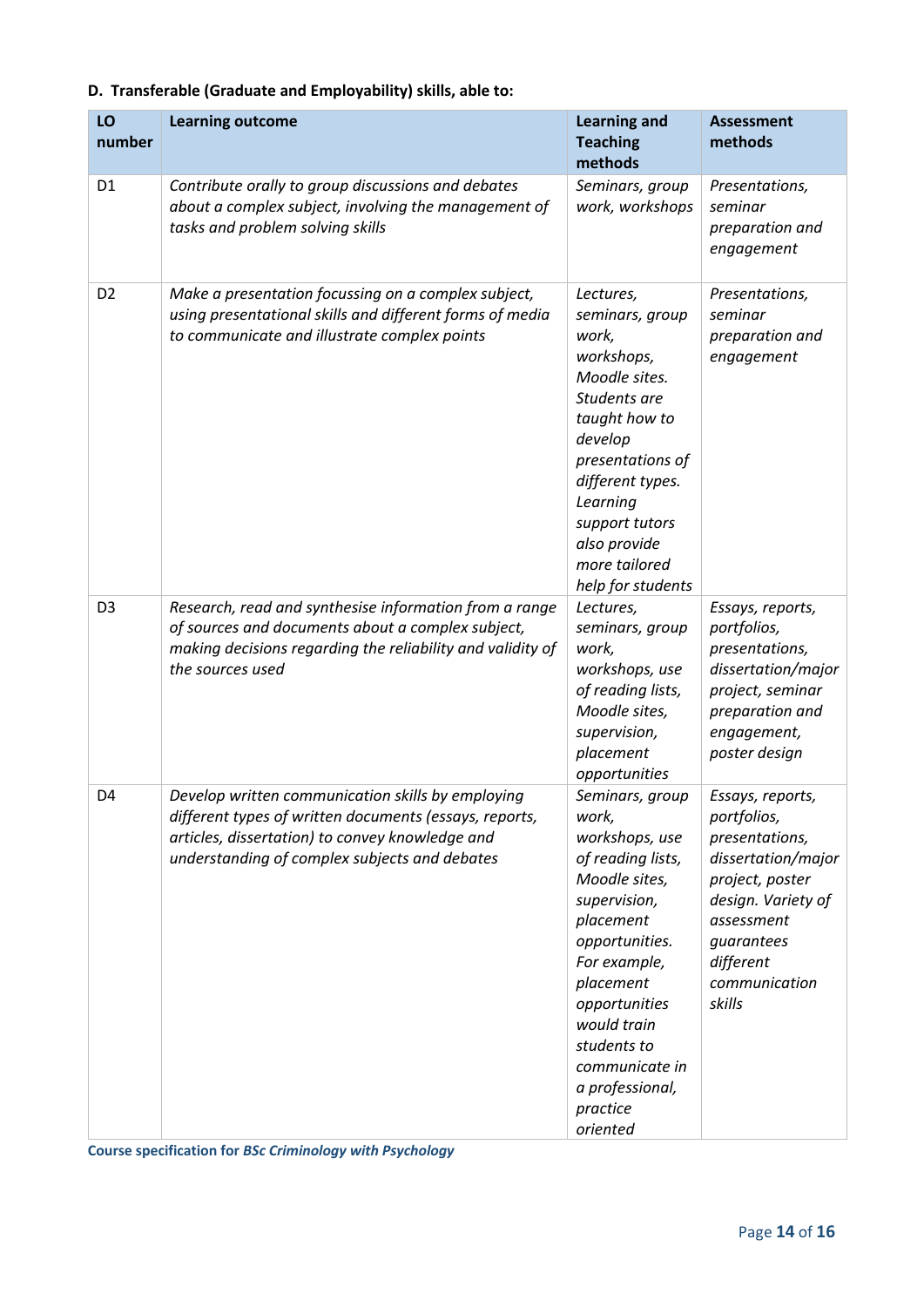|                |                                                                                                                                                    | manner,<br>whereas more<br>academic<br>interaction<br>would educate<br>them in<br>developing<br>different types<br>of documents<br>such as essays |                                                                                                                                                                                                                                         |
|----------------|----------------------------------------------------------------------------------------------------------------------------------------------------|---------------------------------------------------------------------------------------------------------------------------------------------------|-----------------------------------------------------------------------------------------------------------------------------------------------------------------------------------------------------------------------------------------|
| D <sub>5</sub> | Present information from a range of sources for<br>different purposes and audiences                                                                | Seminars, group<br>work,<br>workshops, use<br>of reading lists,<br>Moodle sites,<br>supervision,<br>placement<br>opportunities,<br>study abroad   | Essays, reports,<br>portfolios,<br>presentations,<br>dissertation/major<br>project, seminar<br>preparation and<br>engagement,<br>poster design.<br>Variety of<br>assessment<br>guarantees<br>consideration of<br>different<br>audiences |
| D <sub>6</sub> | Recognise, explore and describe a problem, agree<br>standards and outcomes for its solutions,<br>involving team working and problem solving skills | Lectures,<br>seminars, group<br>work,<br>workshops, use<br>of reading lists,<br>Moodle sites,<br>placement<br>opportunities                       | Presentations,<br>seminar<br>preparation and<br>engagement,<br>major project                                                                                                                                                            |

## **Academic Regulations**

The current University of Portsmouth [Academic Regulations](https://staff.port.ac.uk/departments/services/academicregistry/qmd/assessmentandregulations/) will apply to this course.

## **Support for Student Learning**

The University of Portsmouth provides a comprehensive range of support services for students throughout their course, details of which are available at the [MyPort](http://myport.ac.uk/) student portal.

In addition to these University support services this course also provides specific learning support tutors for academic skills, including writing and statistics. Personal tutors provide academic and pastoral guidance throughout the course. A placement or study abroad tutor will guide students through these activities. Guest lecturers are employed widely across many units, so students benefit greatly from being taught by current practitioners and experts in the field.